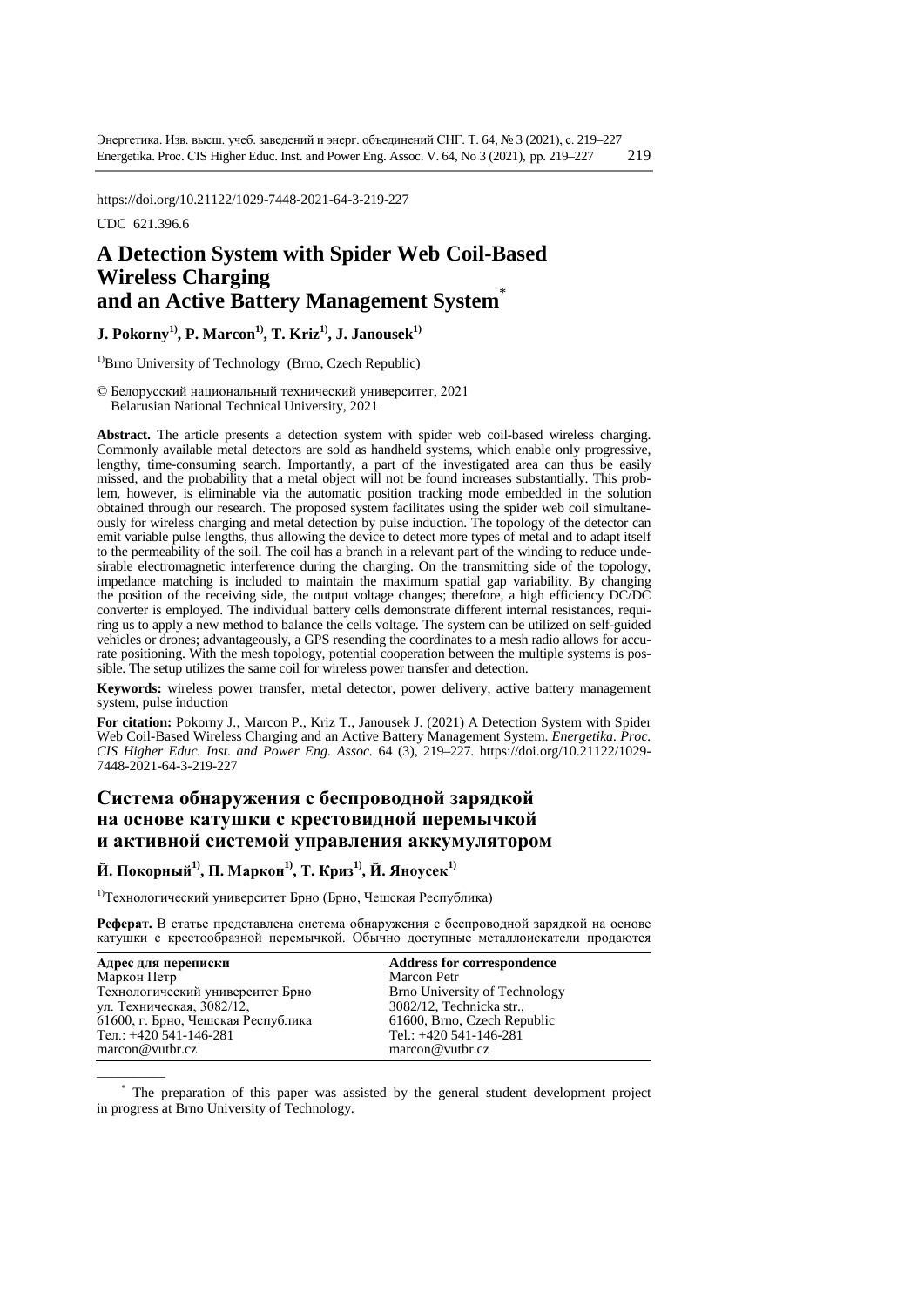в виде переносных систем, которые позволяют осуществлять только постепенный, длительный и трудоемкий поиск. Важно отметить, что часть исследуемой зоны, таким образом, может быть легко пропущена, и вероятность того, что металлический объект не будет найден, существенно возрастает. Эта проблема устраняется с помощью автоматического режима отслеживания местоположения, встроенного в решение, полученное в результате наших исследований. Предлагаемая система облегчает одновременное использование катушки с крестообразной перемычкой для беспроводной зарядки и обнаружения металла с помощью импульсной индукции. Топология детектора может излучать переменную длину импульсов, что позволяет устройству обнаруживать больше типов металлов и адаптироваться к проницаемости почвы. Катушка имеет ответвление в соответствующей части обмотки, чтобы уменьшить нежелательные электромагнитные помехи во время зарядки. На передающей стороне топологии включено согласование импеданса для поддержания максимальной изменчивости пространственного зазора. При изменении положения приемной стороны изменяется выходное напряжение, поэтому используется высокоэффективный преобразователь постоянного тока в постоянный. Отдельные элементы батареи демонстрируют различные внутренние сопротивления, что требует применения нового метода для балансировки напряжения элементов. Система может быть использована на самонаводящихся транспортных средствах или беспилотных летательных аппаратах; GPS, успешно отправляющие координаты на многоканальное радио, обеспечивают точное позиционирование. При наличии многоканальной топологии возможно потенциальное сотрудничество между разнообразными системами. В установке используется одна и та же катушка для беспроводной передачи и обнаружения энергии.

**Ключевые слова:** беспроводная передача питания, металлоискатель, подача питания, активная система управления аккумулятором, импульсная индукция

**Для цитирования:** Система обнаружения с беспроводной зарядкой на основе катушки с крестовидной перемычкой и активной системой управления аккумулятором / Й. Покорный [и др.] // *Энергетика. Изв. высш. учеб. заведений и энерг. объединений СНГ*. 2021. Т. 64, № 3. С. 219–227[. https://doi.org/](https://doi.org/%2010) 10.21122/1029-7448-2021-64-3-219-227

### **Introduction**

Wireless charging has been used for more than a hundred years influencing the development of Tesla transformer. At the present, wireless charging can be used in small electronics to charge electric cars and it is heavily involved in electrical engineering department. There is no use of charging connectors, but the number of components increases. The trend is a resonant or inductive charging. Both methods use different topologies and geometric shapes to transfer the energy. The resonance method carries the possibility of charging up to several tens of centimeters [1, 2], while induction results in higher efficiency and lower interference [3–5].

Pilot's intervention is not necessary as the unmanned aerial vehicle's (UAV) flight path is controlled by the real-time image detection where the variability and a number of various detected waypoints need to be processed. It is possible to perform a completely autonomous flight from take-off of the aircraft to landing [6, 7].

Various speed and altitude may be set during the flight and additional accessories may be controlled by the drone. The use of real-time image detection on an autonomous flight of the UAV can serve for package delivery, mapping of large areas, or for military missions and other security forces [8–12].

## **System topology**

The design of the wireless power transfer and pulse induction detection system consists of transmitting and receiving parts (Fig. 1). The first block of the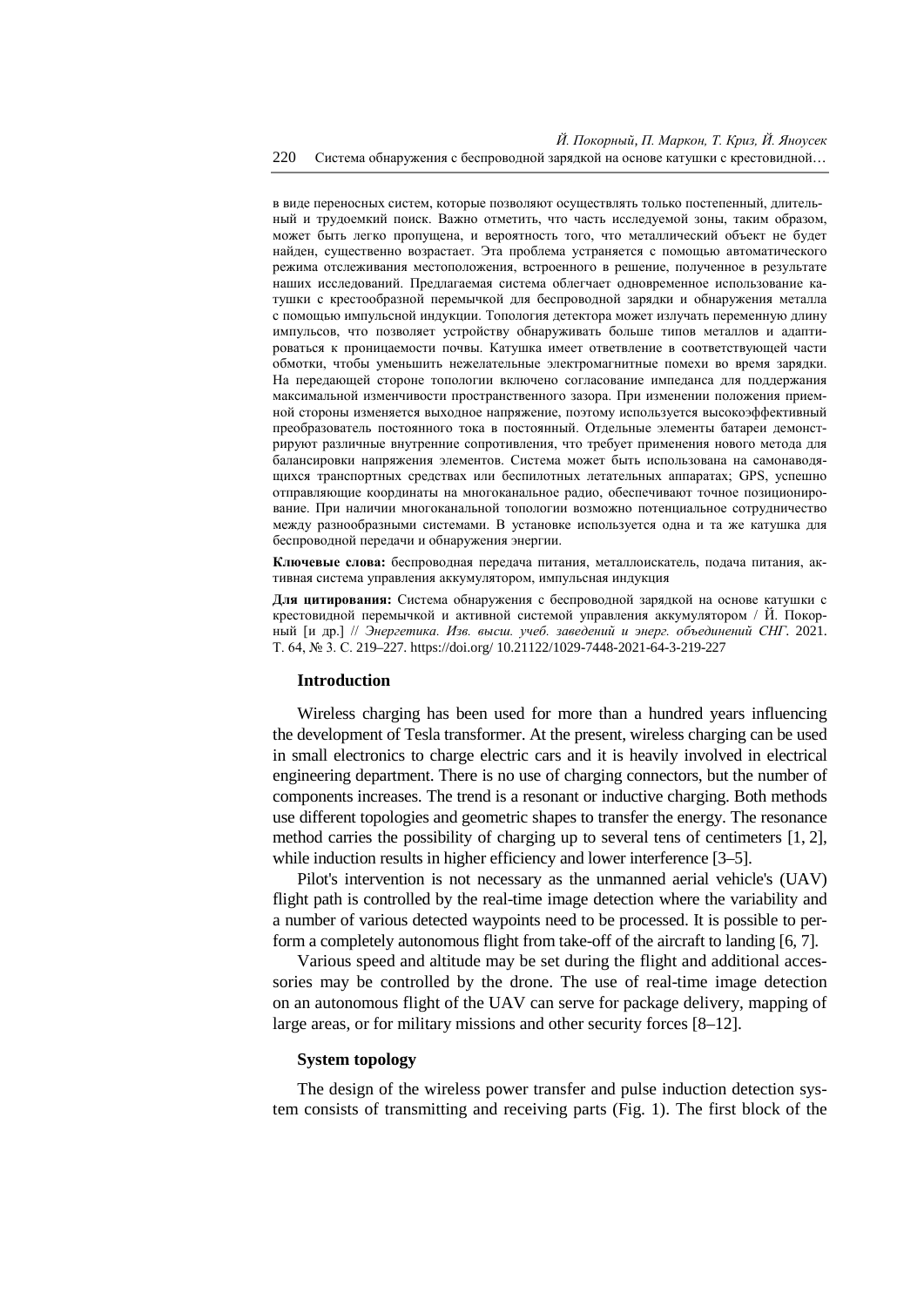transmitting part is a power source for the whole unit. The power source can be realized by an adapter or a power bank that contains standard power delivery and can supply up to 100 W of power. This standard includes the CYPD3135 [13] chip with the CCG3 standard from Cypress which also has a 32-bit ARM processor and can be used as a station monitor.



*Fig. 1.* Topology of the detection and charging system

The chip enables the supply of power to the DC/AC block, which generates an alternating voltage for the serial resonant circuit with transmitting coil  $L_{tx}$  and capacitor  $C_{tx}$ . The impedance tuning block adjusts the impedance of the transmission resonant circuit  $L_{tx}$  and  $C_{tx}$  and can improve the transmission efficiency even if the coils are not exactly offset. It also adjusts the mutual inductance  $M$  between the coils which is effective by the coupling factor  $k$ according to the equation (1) as follows

$$
M = k \sqrt{L_{tx} L_{rx}} \text{ [H]}, \tag{1}
$$

where  $L_{rx}$  – receiving coil.

The mutual inductance in this equation is given only by the coupling factor *k*, which varies with the distance of the coils and the current consumption of the receiving part. The degree of interaction between the receiving coil  $L<sub>rr</sub>$  and the transmitting coil  $L<sub>tx</sub>$  is a function of the distance and the positional arrangement.

On the receiving side, the coil is realized as a spider web coil with a threaded branch for charging. Part of the coil can be used for charging called  $L_{rr}$  or the whole winding  $L_{rx} + L_{det}$  can be used for metal detection. The rectifier makes for rectifying the energy. This energy is adjusted to the required voltage to the battery cells by the DC/DC converter. The battery cells are controlled by an active battery management system (ABMS). To suppress the electromagnetic field, an  $L_{rx}$  coil with an optimized flowing current according to the charging power is reversed by means of a transistor *Q*.

For metal detection, the charging system disconnects part of the charging winding  $L_{rx}$  and the entire winding  $L_{det}$  is used. Then the signal response is processed by the analog-to-digital converter (ADC) part discussed in the next block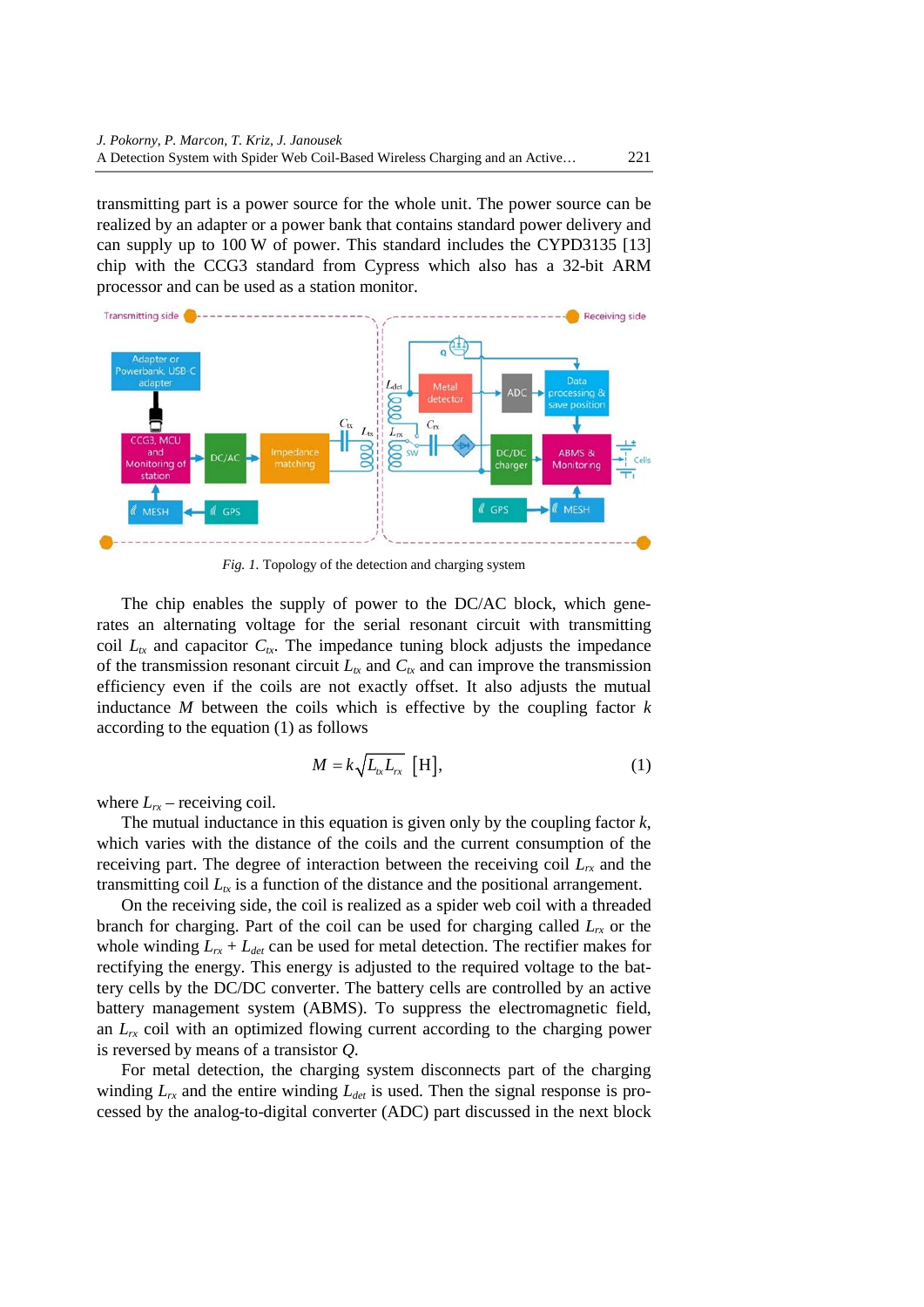diagram, see Fig. 2. The combination of subsequent processing and logging the position saves the data on the charger monitoring. Both parties can have a mesh radio that transmits data to the receiving party. The mesh radio is implemented by the XBEE SX 868 module [14]. The structure of the output data frames depends on the transmission mode. Received data together with coordinates from the navigation module (GPS) can be forwarded to the transmitting party. Then, it is stored via the universal asynchronous receiver-transmitter or serial peripheral interface on a storage device and it can send the coordinates of the detected targets.



*Fig. 2.* Block diagram of metal detector

## **Pulse induction detector topology**

The basic topology of the pulse induction metal detector in Fig. 3 is detected by the *Ldet* detection coil using formed pulses from the HV 7361 module [15]. The module implements T/R switching with a voltage pulse height of  $\pm 100$  V at the current of 2.5 A with the possibility of operating frequency up to 35 MHz. The module also has adjustable switch between reception and transmission using the input logic gates that shape the pulse.

To adjust the received pulse, the AD8331 variable gain amplifier is used for pulse detection and guarantees a dynamic range throughout the amplifying the signal up to 48 dB due to the programmable gain and input resistance setting [16]. The ADL5511 pulse detector [17] can send an envelope of received signal or RMS voltage to the transmitter. Then the signal is further sampled by the ADC 10-bit AD9200 [18] converter with a maximum sampling frequency of 20 Msps. For a conventional embedded system, signal processing is sufficient for the conventional metal detection. For experiments with more complex processing and visualization of more complex structures, it is necessary to use an array of programmable gate arrays. The processed data can be stored on a storage device or sent by the mesh radio together with the coordinates using the ISM band only if an important object is detected or can be sent permanently.

### **Design of spider web coil**

The spider web coil was widely used in older radio receivers on the long waves up to very short waves ( $\lambda = 2000$  m to 1 m). Wireless charging works on the similar frequencies. The advantage of this coil is its small parasitic capacity due to the method of winding. Another advantage is the high inductance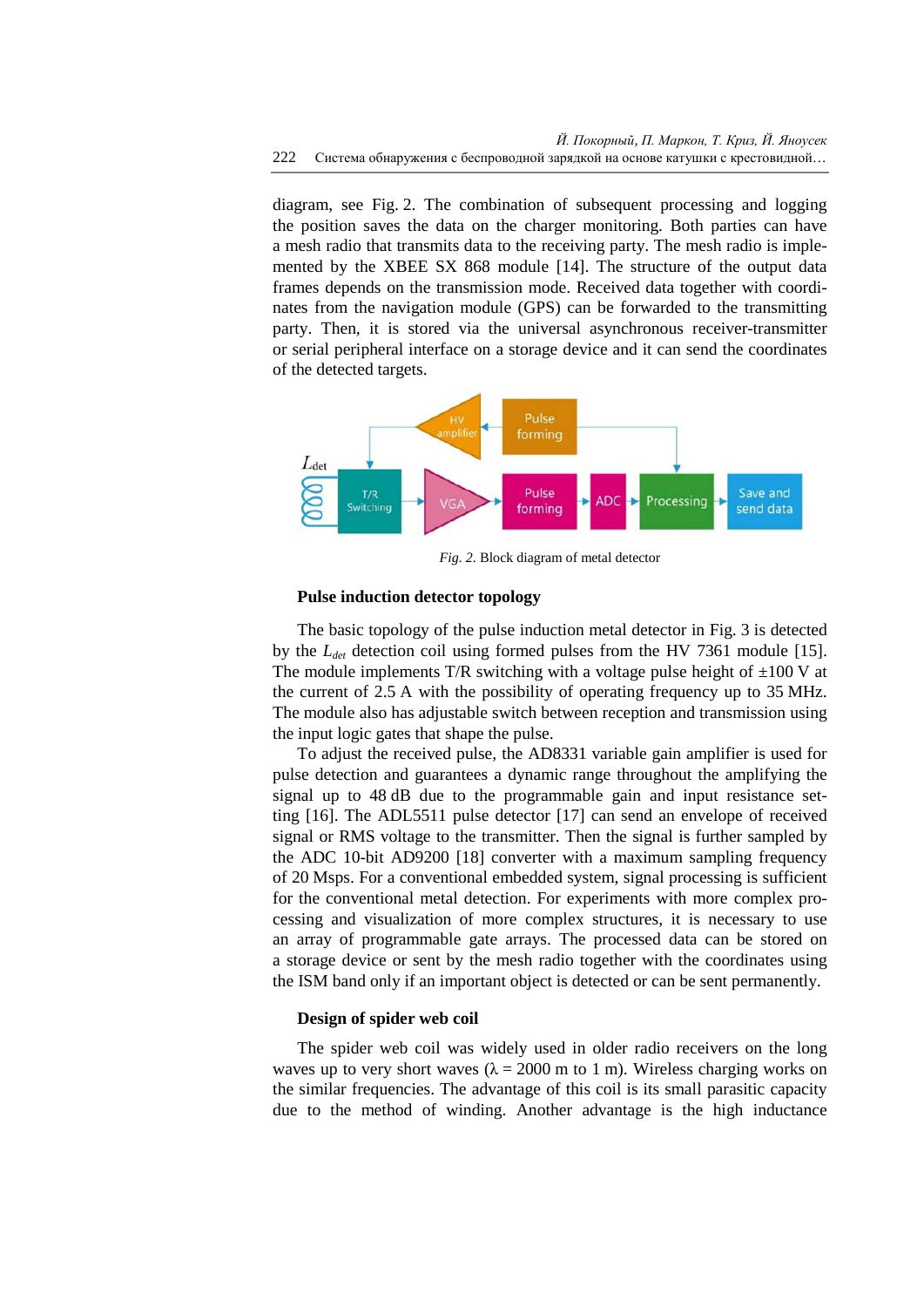achieved by the presence of a large surface area by which it can receive or transmit. The coil design is based on the Archimedean spiral, where the mass point rotates around the *z*-axis into three-dimensional space at an angular velocity ω and starts from the point at time *t* [19]. The position of the point relative to the *z*-axis is then as follows:

$$
v_x = v \cos(\omega t) - \omega (vt + c) \sin(\omega t);
$$
  
\n
$$
v_y = v \sin(\omega t) + \omega (vt + c) \cos(\omega t),
$$
\n(2)

where  $(vt + c)$  – modulus of the position vector of the mass point at time *t*, from which the velocity components  $v_x$  and  $v_y$  for the *x* and *y* axes are derived.

If we integrate the given equations (2) in parts, their parametric expression are as follows:

$$
x = (vt + c)\cos(\omega t);
$$
  
\n
$$
y = (vt + c)\sin(\omega t),
$$
\n(3)

where the point at time *t* must change sinusoidally.

The coil model is plotted in Fig. 3.



*Fig. 3.* Spider web coil:  $a - coil$  design according to equations (3);  $b - script$  for MatLab

### **Active battery management**

It is beneficial to choose ABMS due to the tolerances in the internal resistance or temperature conditions of individual batteries. If an undervoltage occurs on one cell, the balancer disconnects the battery from the load. The advantages of the topology are simplicity and complexity at the expense of the size of the hardware design.

A pair of MOSFETs of Fig. 4 switching the coil is used. The pair is charged from the lower cell for a time given by the inductance of the coil and the voltage of the *Celllow* cell according to (4)

$$
\delta t = L \frac{\delta I}{\delta U} \text{ [s],}
$$
 (4)

where the length of the MOSFET switching time δ*t* is given by the influence of inductance *L* and the inductive energy given by the voltage difference δ*U* and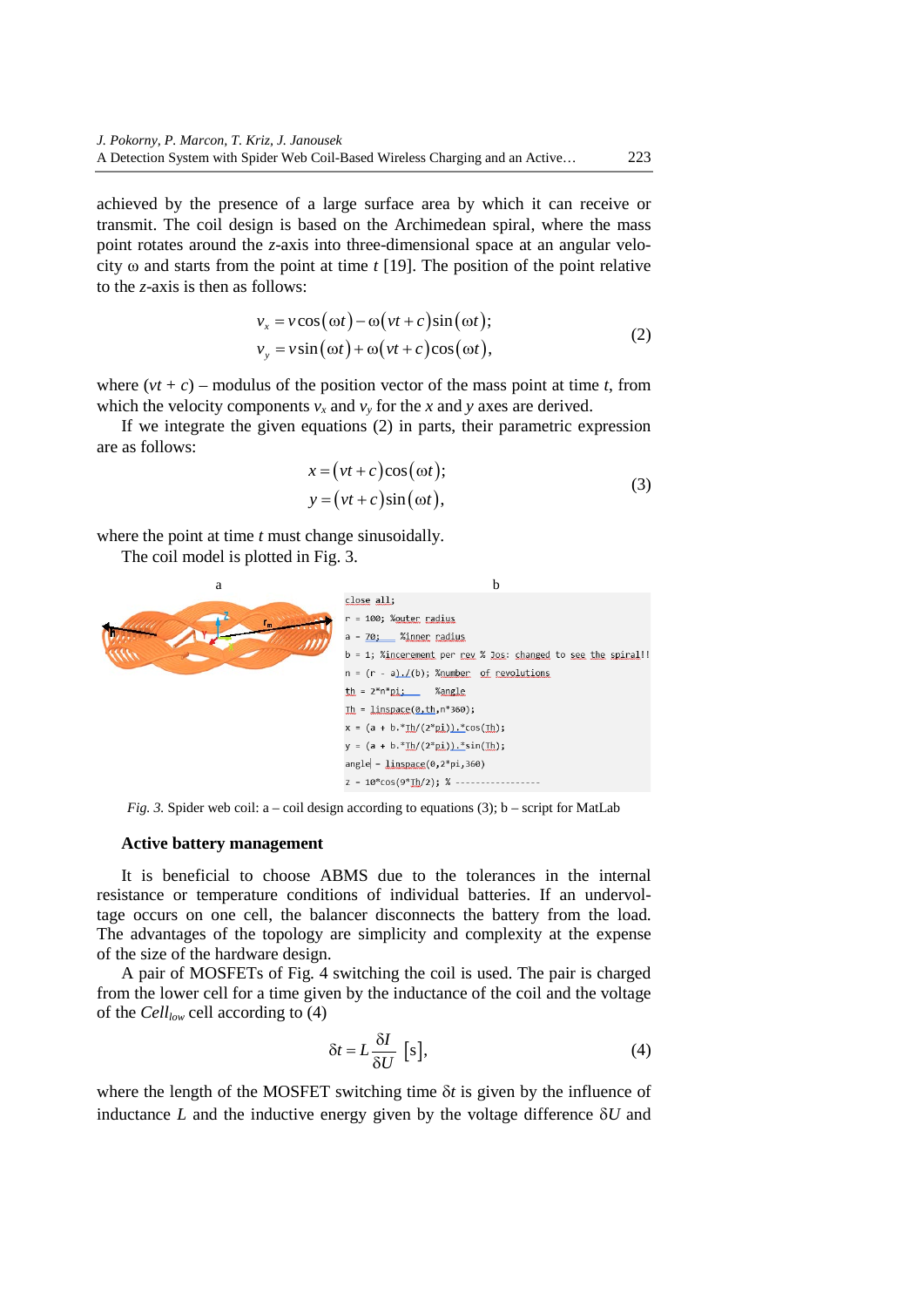current difference δ*I*. This time is crucial for not exceeding the maximum cell voltage.



*Fig. 4.* Balancing between individual cells

During this time, the N-FET must be turned on. In the next cycle, the coil is discharged into the  $Cell_{high}$  cell via a parallel  $D_{high}$  diode. The same principle can be used for charging a *Celllow* cell from a P-FET. The gates of the transistors can be controlled by a controller or a PWM regulator according to the voltage of individual cells, but mostly by the capacity of the accumulators, from which the size of the inductor and the length of switching are derived.

### **Simulations**

The theoretical inductance is compared with the actual inductance in Tabl. 1. As expected, the coils of these values have large tolerance (usually 20 %). Theoretical values of the multiple threads differ. The first factor is winding of the threads, and the second factor is neglecting of the supply wires. The coil will have different properties for different frequencies.

**Comparison of measured and calculated values for the spider web coil**

*Table 1*

| Wire diameter                             | $0.65$ mm        |
|-------------------------------------------|------------------|
| Inner radius                              | $120 \text{ mm}$ |
| Outer radius                              | 156 mm           |
| Number of turns for charging              | 6                |
| Calculated inductance for charging        | 8.4 µH           |
| Measured inductance for charging (10 kHz) | $10.1 \mu H$     |
| DC resistance                             | $0.1 \Omega$     |
| Number of turns for detection             | 26               |
| Calculated inductance for detection       | 184.22 µH        |
| Measured inductance for charging (10 kHz) | 154.8 µH         |
| DC resistance                             | $0.73 \Omega$    |

With the entered parameters, the simulation was performed for a step change in voltage (Fig. 5a). There is  $1, 5, 10$  and  $30 \mu s$  of the pulse lengths in the simulation. Fig. 5 visualizes the responses of the coil oscillation due to its parasitic capacity.  $R_1$  forms the series of the winding resistance and  $C_1$  the parasitic capacitance. According to equation (5), the induced voltage on the coil is given by the pulse size of the source  $V_1$ , the ratio of the resistor divider  $R_1$  and  $R_2$ , and the exponential function of the negative pulse *t* length divided by the transient state of the coil τ

$$
u_{L}(t) = L \frac{\delta i_{L}}{\delta t} = -V_{1} \frac{R_{1} + R_{2}}{R_{2}} e^{\frac{-t}{\tau}}.
$$
 (5)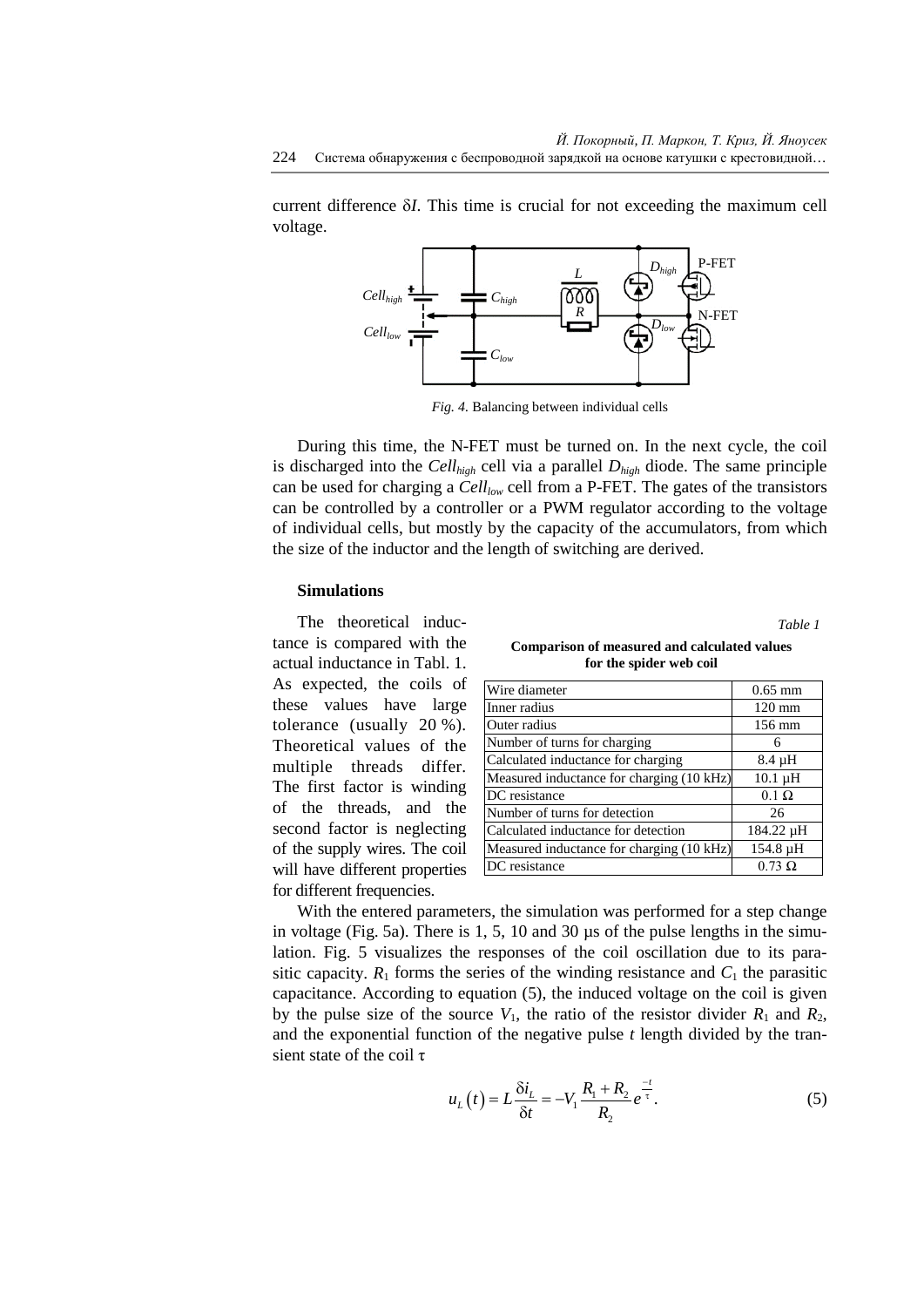

*Fig. 5.* Coil response without discharge resistance for pulse lengths 1, 5, 10 and 30 µs: a – connection of the coil to the pulse source;  $b$  – voltage peak when opening switch  $U_1$ 

By adding the resistor  $R_2$  in the diagram in Fig. 6a, which simulates the input impedance of the HV7360 module [14], the parasitic capacitance of capacitor  $C_1$ to  $R_2$  is not applied and the voltage peak is induced due to the very fast current dissipation by the coil  $L_1$ . The exact value can be determined accordingly to the equation (5), where  $\tau$  is the time constant.



*Fig. 6.* Coil response with discharge resistance for pulse lengths 1, 5, 10 and 30  $\mu$ s: a – adding impedance; b – overvoltage peak on the coil without oscillations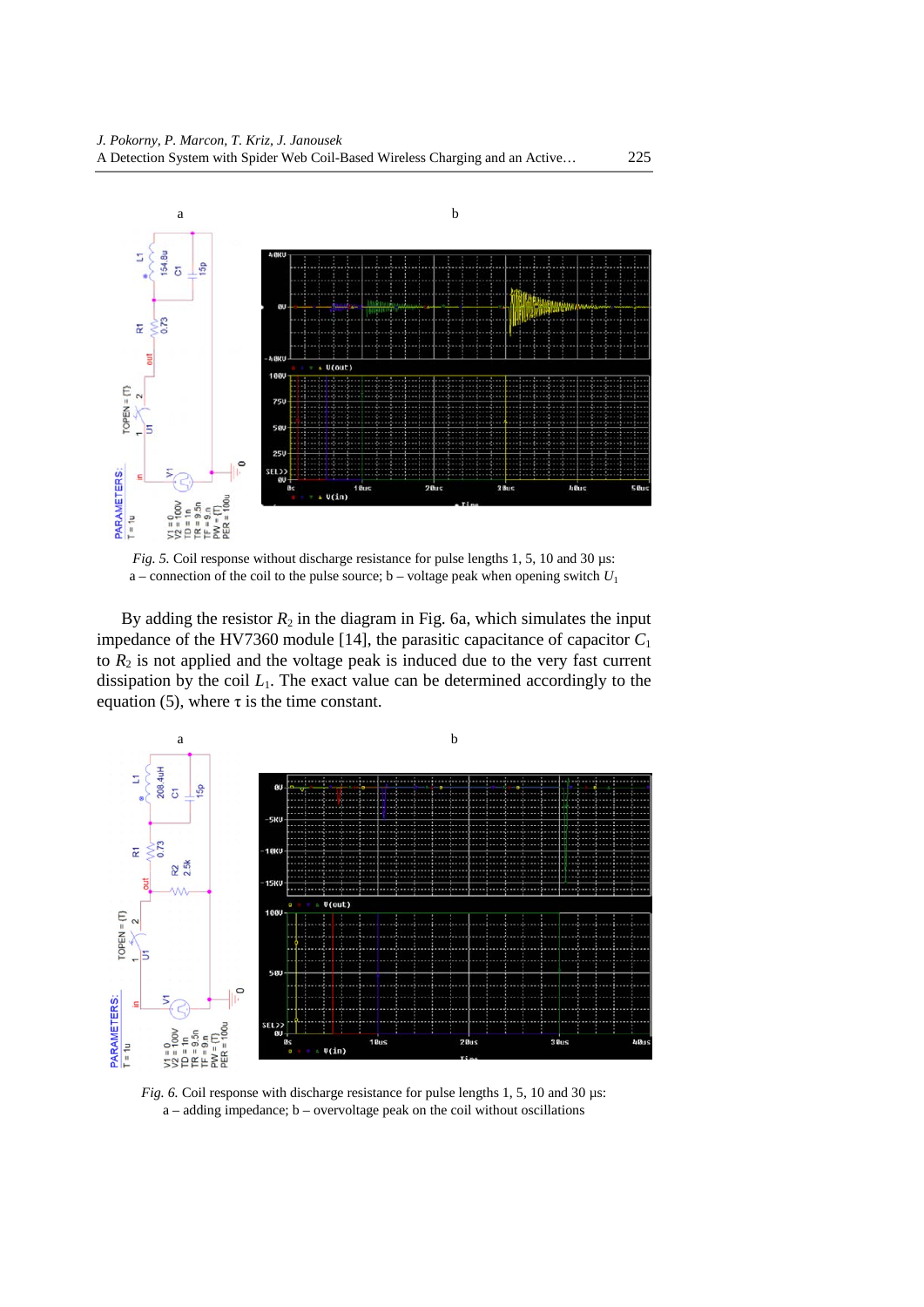#### **Simulation for recharging the cell**

For a Li-Ion cell with a capacity of 2500 mAh with a nominal voltage of 3.7 V, the switching time for charging an inductor of  $15 \mu$ H is equal by the equation (4). Equation (6) provides a calculation of the switching time of transistors δ*t* for a specified Li-Ion cell

$$
\delta t = L \frac{\delta I}{\delta U_{\text{Cell}_{\text{high}}}} = 15 \cdot 10^{-6} \frac{2.5}{3.7} = 10.13 \text{ }\mu\text{s.}
$$
 (6)

The discharge time in equation (7) is slightly shorter due to the higher voltage drop across the Schottky diode. To improve power transfer efficiency, the power MOSFET is in parallel with an open Schottky diode on at 8.92 µs

$$
\delta t = L \frac{\delta I}{\delta \left( U_{Cell_{high}} + U_{D_{high}} \right)} = 15 \cdot 10^{-6} \frac{2.5}{3.7 + 0.5} = 8.92 \text{ }\mu\text{s.}
$$
 (7)

For given calculation, the scheme from Fig. 4 in P-spice was performed followed by the time analysis for the course of the voltage on the *Cellhigh*. In the connection, the cells represent resistors  $R_5$  and  $R_6$  because the ideal batteries hold a constant voltage; thereby, it represents an ideal voltage source. The pulse source has parameters according to equation (4). The bottom graph in Fig. 7 shows the voltage peak from 95 mV coil as a result of the mean value of the voltage on the *Cell<sub>high</sub>* increases by 220  $\mu$ V and periodizes at 160  $\mu$ V from 150 µs until the balancing stops and the *Cell<sub>high</sub>* voltage is equal to *Cell*<sub>low</sub>.



*Fig.* 7. Voltage increase on *Cell<sub>high</sub>* at switching time  $t = 10 \mu s$  of N-FET transistor

#### **CONCLUSION**

The article describes a proposed topology that allows wireless charging without the need for the precise centering due to the fine tuning with the use of